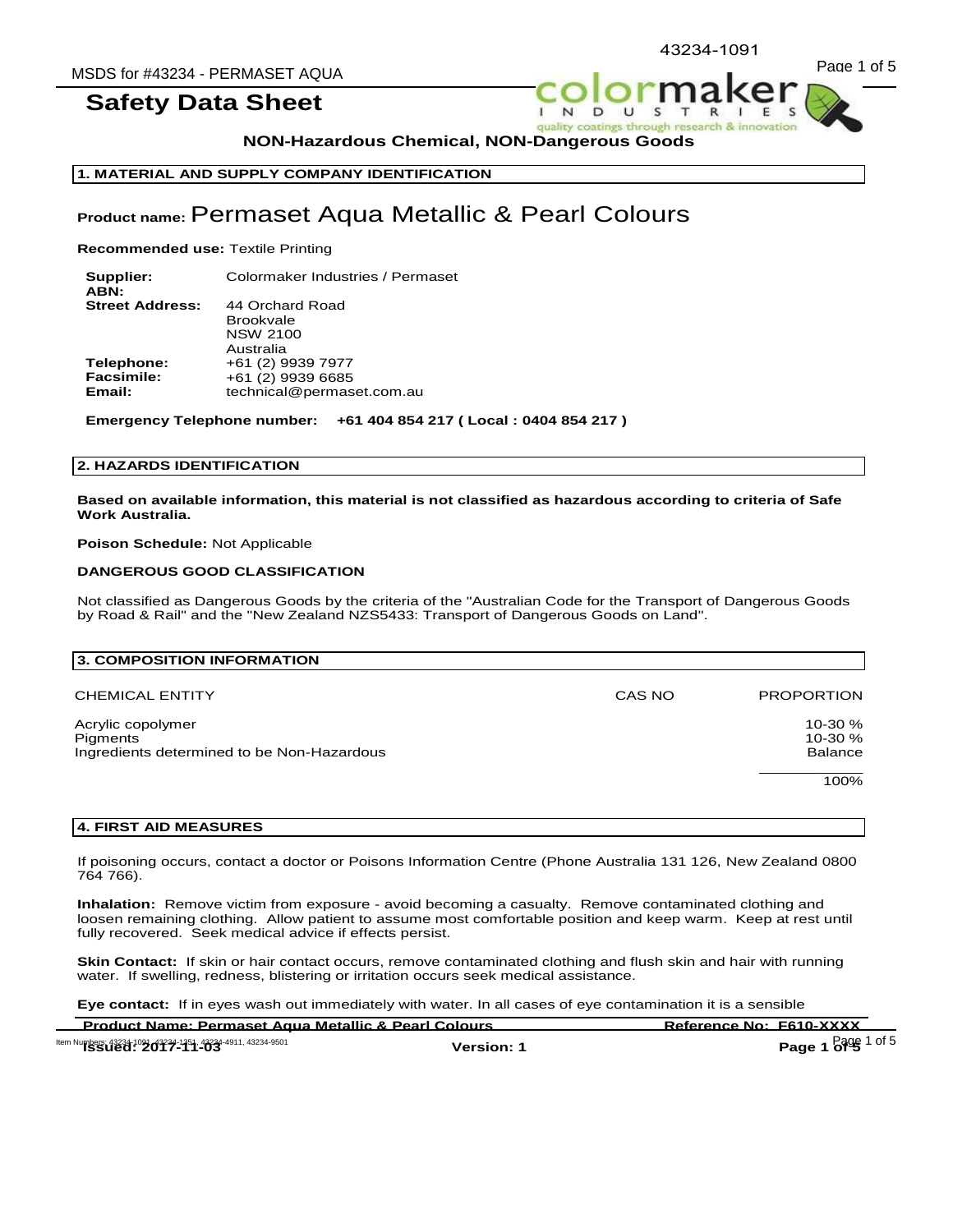quality coatings through research & it



precaution to seek medical advice.

**Ingestion:** Rinse mouth with water. If swallowed, do NOT induce vomiting. Give a glass of water to drink. Never give anything by the mouth to an unconscious patient. If vomiting occurs give further water. Seek medical advice.

**PPE for First Aiders:** Wear safety shoes, overalls, gloves, safety glasses. Available information suggests that gloves made from nitrile rubber, neoprene, polyvinyl chloride (PVC) should be suitable for intermittent contact. However, due to variations in glove construction and local conditions, the user should make a final assessment. Always wash hands before smoking, eating, drinking or using the toilet. Wash contaminated clothing and other protective equipment before storing or re-using.

**Notes to physician:** Treat symptomatically.

#### **5. FIRE FIGHTING MEASURES**

**Hazchem Code:** Not applicable.

**Suitable extinguishing media:** If material is involved in a fire use water fog (or if unavailable fine water spray), alcohol resistant foam, standard foam, dry agent (carbon dioxide, dry chemical powder).

**Specific hazards:** Non-combustible material.

**Fire fighting further advice:** Not combustible, however following evaporation of aqueous component residual material can burn if ignited.

### **6. ACCIDENTAL RELEASE MEASURES**

#### **SMALL SPILLS**

Wear protective equipment to prevent skin and eye contamination. Avoid inhalation of vapours or dust. Wipe up with absorbent (clean rag or paper towels). Collect and seal in properly labelled containers or drums for disposal.

#### **LARGE SPILLS**

Clear area of all unprotected personnel. Slippery when spilt. Avoid accidents, clean up immediately. Wear protective equipment to prevent skin and eye contamination and the inhalation of vapours. Work up wind or increase ventilation. Contain - prevent run off into drains and waterways. Use absorbent (soil, sand or other inert material). Collect and seal in properly labelled containers or drums for disposal. If contamination of crops, sewers or waterways has occurred advise local emergency services.

#### **Dangerous Goods - Initial Emergency Response Guide No:** Not applicable

### **7. HANDLING AND STORAGE**

**Handling:** Avoid eye contact and repeated or prolonged skin contact. Avoid inhalation of vapour, mist or aerosols.

**Storage:** Store in a cool, dry, well-ventilated place and out of direct sunlight. Store away from foodstuffs. Store away from incompatible materials described in Section 10. Store away from sources of heat and/or ignition. Keep container standing upright. Keep containers closed when not in use - check regularly for leaks.

# **8. EXPOSURE CONTROLS / PERSONAL PROTECTION**

**National occupational exposure limits:** No value assigned for this specific material by Safe Work Australia.

**Biological Limit Values:** As per the "National Model Regulations for the Control of Workplace Hazardous

**Product Name: Permaset Aqua Metallic & Pearl Colours Reference No: F610-XXXX Item Numbers: 43234-1091, 43234-4911, 43234-9501**<br> **Version: 1 Page 2 of 5 Page 2 of 5**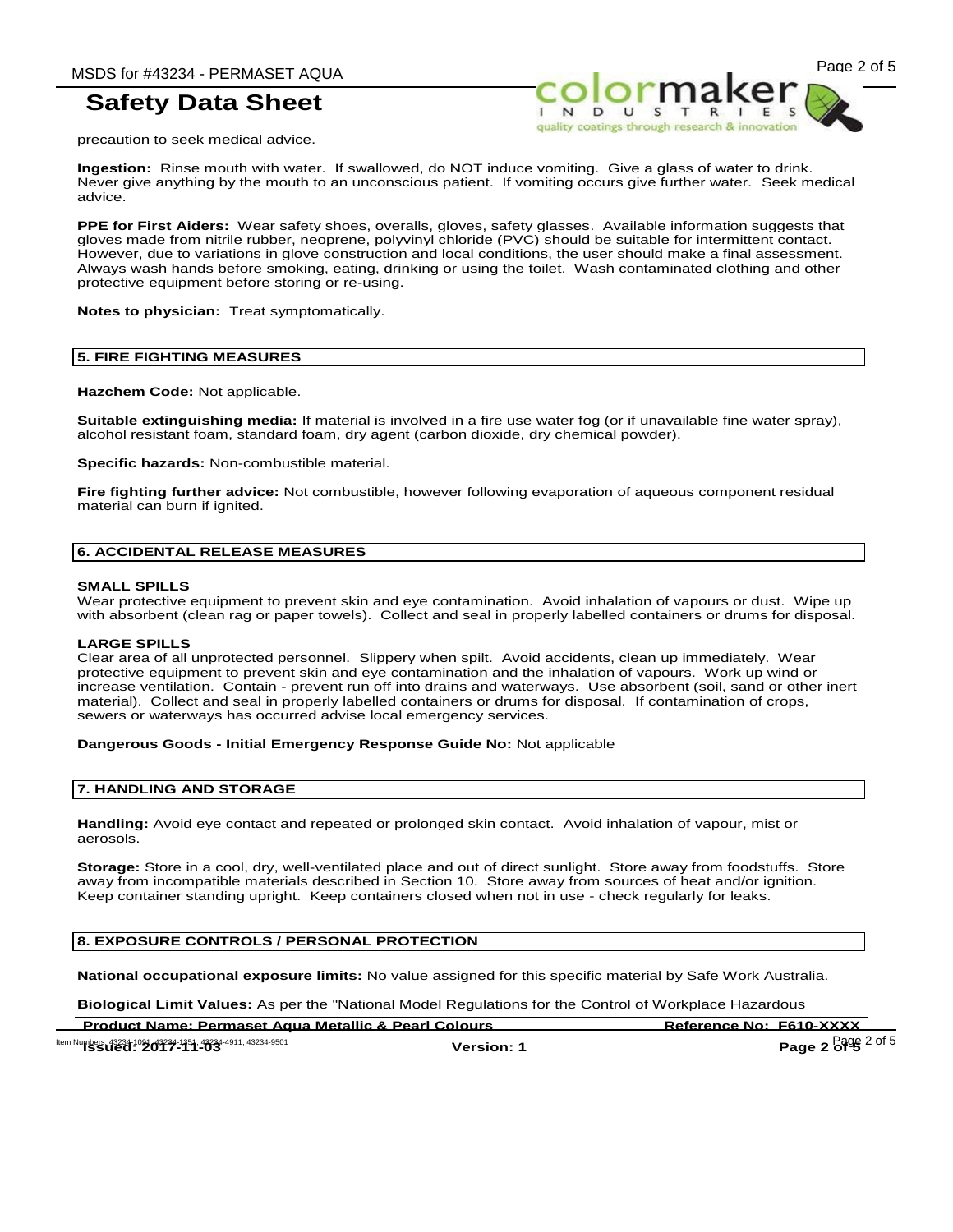quality coatings through

Substances (Safe Work Australia)" the ingredients in this material do not have a Biological Limit Allocated.

**Engineering Measures:** Natural ventilation should be adequate under normal use conditions.

**Personal Protection Equipment:** SAFETY SHOES, OVERALLS, GLOVES, SAFETY GLASSES.

Personal protective equipment (PPE) must be suitable for the nature of the work and any hazard associated with the work as identified by the risk assessment conducted.

Wear safety shoes, overalls, gloves, safety glasses. Available information suggests that gloves made from nitrile rubber, neoprene, polyvinyl chloride (PVC) should be suitable for intermittent contact. However, due to variations in glove construction and local conditions, the user should make a final assessment. Always wash hands before smoking, eating, drinking or using the toilet. Wash contaminated clothing and other protective equipment before storing or re-using.

**Hygiene measures:** Keep away from food, drink and animal feeding stuffs. When using do not eat, drink or smoke. Wash hands prior to eating, drinking or smoking. Avoid contact with clothing. Avoid eye contact and repeated or prolonged skin contact. Avoid inhalation of vapour, mist or aerosols. Ensure that eyewash stations and safety showers are close to the workstation location.

#### **9. PHYSICAL AND CHEMICAL PROPERTIES**

**Form:** Viscous Liquid **Colour:** Various Pearl & Metallic colours **Odour:** Mild , Characteristic

**Solubility in water:** Miscible **Flash Point (°C):** N App **Boiling Point/Range (°C):** Approx 100°C (Water) **pH:** 8 - 10 ( 25<sup>°</sup>C )

**Specific Gravity (20 °C):** Approx 1.01 to 1.14 ( 20°C )

(Typical values only - consult specification sheet)  $N Av = Not available, N App = Not applicable$ 

#### **10. STABILITY AND REACTIVITY**

**Chemical stability:** This material is thermally stable when stored and used as directed.

**Conditions to avoid:** Elevated temperatures and sources of ignition.

**Incompatible materials:** Oxidising agents.

**Hazardous decomposition products:** Oxides of carbon and nitrogen, smoke and other toxic fumes.

**Hazardous reactions:** No known hazardous reactions.

#### **11. TOXICOLOGICAL INFORMATION**

No adverse health effects expected if the product is handled in accordance with this Safety Data Sheet and the product label. Symptoms or effects that may arise if the product is mishandled and overexposure occurs are:

#### **Acute Effects**

**Inhalation:** Material may be an irritant to mucous membranes and respiratory tract.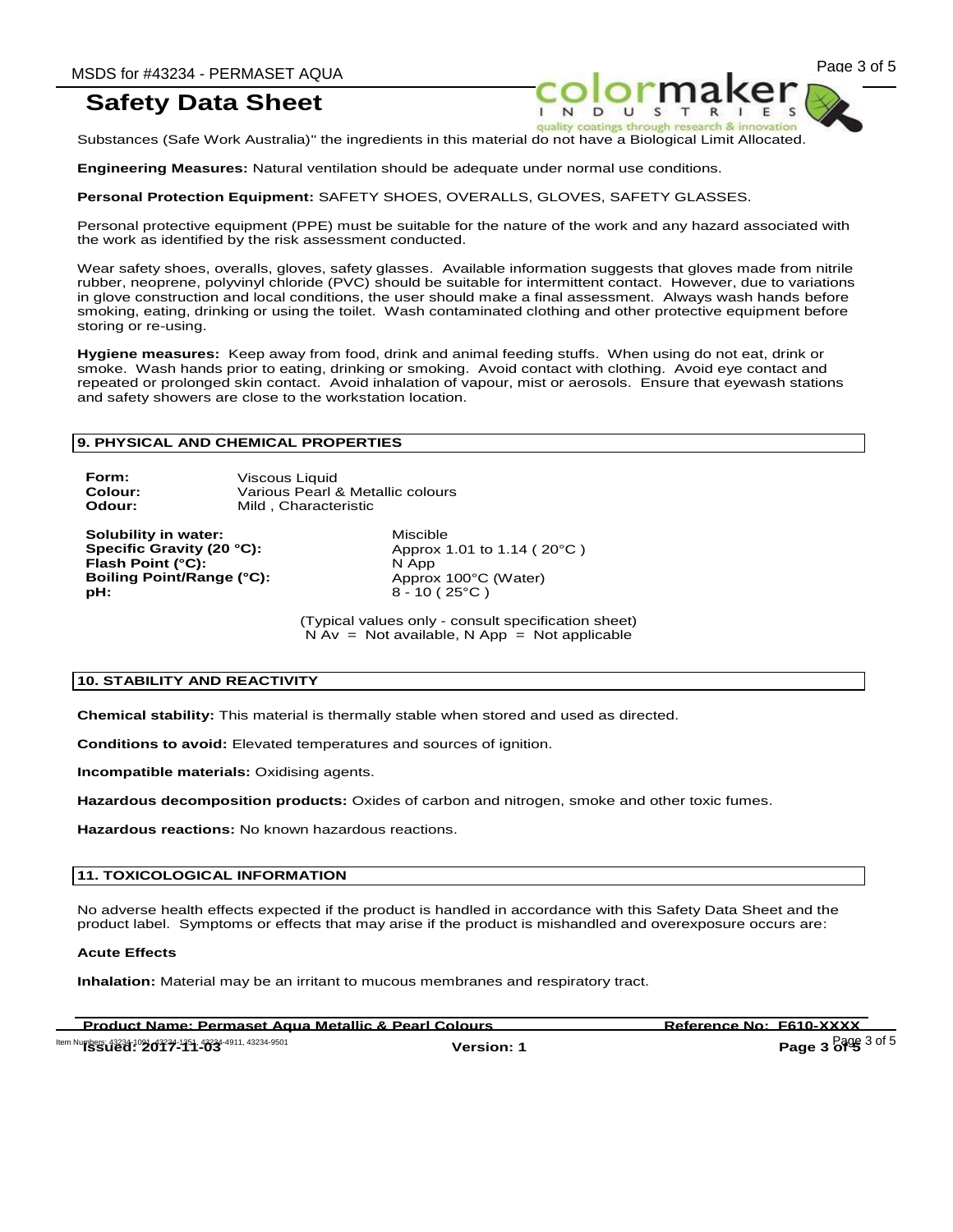MSDS for #43234 - PERMASET AQUA<br>  $\overbrace{ }$   $\overbrace{ }$   $\overbrace{ }$   $\overbrace{ }$   $\overbrace{ }$   $\overbrace{ }$   $\overbrace{ }$   $\overbrace{ }$   $\overbrace{ }$   $\overbrace{ }$   $\overbrace{ }$   $\overbrace{ }$   $\overbrace{ }$   $\overbrace{ }$   $\overbrace{ }$   $\overbrace{ }$   $\overbrace{ }$   $\overbrace{ }$   $\overbrace{ }$   $\overbrace{ }$   $\overbrace{ }$   $\overbrace{ }$   $\overbrace{ }$   $\overbrace$ quality coatings through res

**Skin contact:** Contact with skin may result in irritation.

**Ingestion:** Swallowing can result in nausea, vomiting and irritation of the gastrointestinal tract.

**Eye contact:** May be an eye irritant.

#### **Acute toxicity**

**Inhalation:** This material has been classified as non-hazardous. Acute toxicity estimate (based on ingredients): LC50 > 20.0 mg/L for vapours or LC50 > 5.0 mg/L for dust and mist or LC50 > 20,000 ppm for gas

**Skin contact:** This material has been classified as non-hazardous. Acute toxicity estimate (based on ingredients): >2,000 mg/Kg bw

**Ingestion:** This material has been classified as non-hazardous. Acute toxicity estimate (based on ingredients): >2,000 mg/Kg bw

**Corrosion/Irritancy:** Eye: this material has been classified as not corrosive or irritating to eyes. Skin: this material has been classified as not corrosive or irritating to skin.

**Sensitisation:** Inhalation: this material has been classified as not a respiratory sensitiser. Skin: this material has been classified as not a skin sensitiser.

**Aspiration hazard:** This material has been classified as non-hazardous.

**Specific target organ toxicity (single exposure):** This material has been classified as non-hazardous.

**Chronic Toxicity**

**Mutagenicity:** This material has been classified as non-hazardous.

**Carcinogenicity:** This material has been classified as non-hazardous.

**Reproductive toxicity (including via lactation):** This material has been classified as non-hazardous.

**Specific target organ toxicity (repeat exposure):** This material has been classified as non-hazardous.

# **12. ECOLOGICAL INFORMATION**

Avoid contaminating waterways.

**Acute aquatic hazard:** This material has been classified as non-hazardous. Acute toxicity estimate (based on ingredients): >100 mg/L

**Long-term aquatic hazard:** This material has been classified as non-hazardous. Non-rapidly or rapidly degradable substance for which there are adequate chronic toxicity data available OR in the absence of chronic toxicity data, Acute toxicity estimate (based on ingredients): >100 mg/L, where the substance is not rapidly degradable and/or BCF  $<$  500 and/or log  $K_{ow}$   $<$  4.

**Ecotoxicity:** No information available.

**Persistence and degradability:** No information available.

**Bioaccumulative potential:** No information available.

**Mobility:** No information available.

# **13. DISPOSAL CONSIDERATIONS**

Product Name: Permaset Aqua Metallic & Pearl Colours **Reference No: F610-XXXX**<br>"ISSUEd:"2017-114234-4911, 43234-49501 **Version: 1** Page 4 of 5

**Item Numbers: 43234-1091, 43234-4911, 43234-9501**<br> **Version: 1 Page 4 of 5 Page 4 of 5**